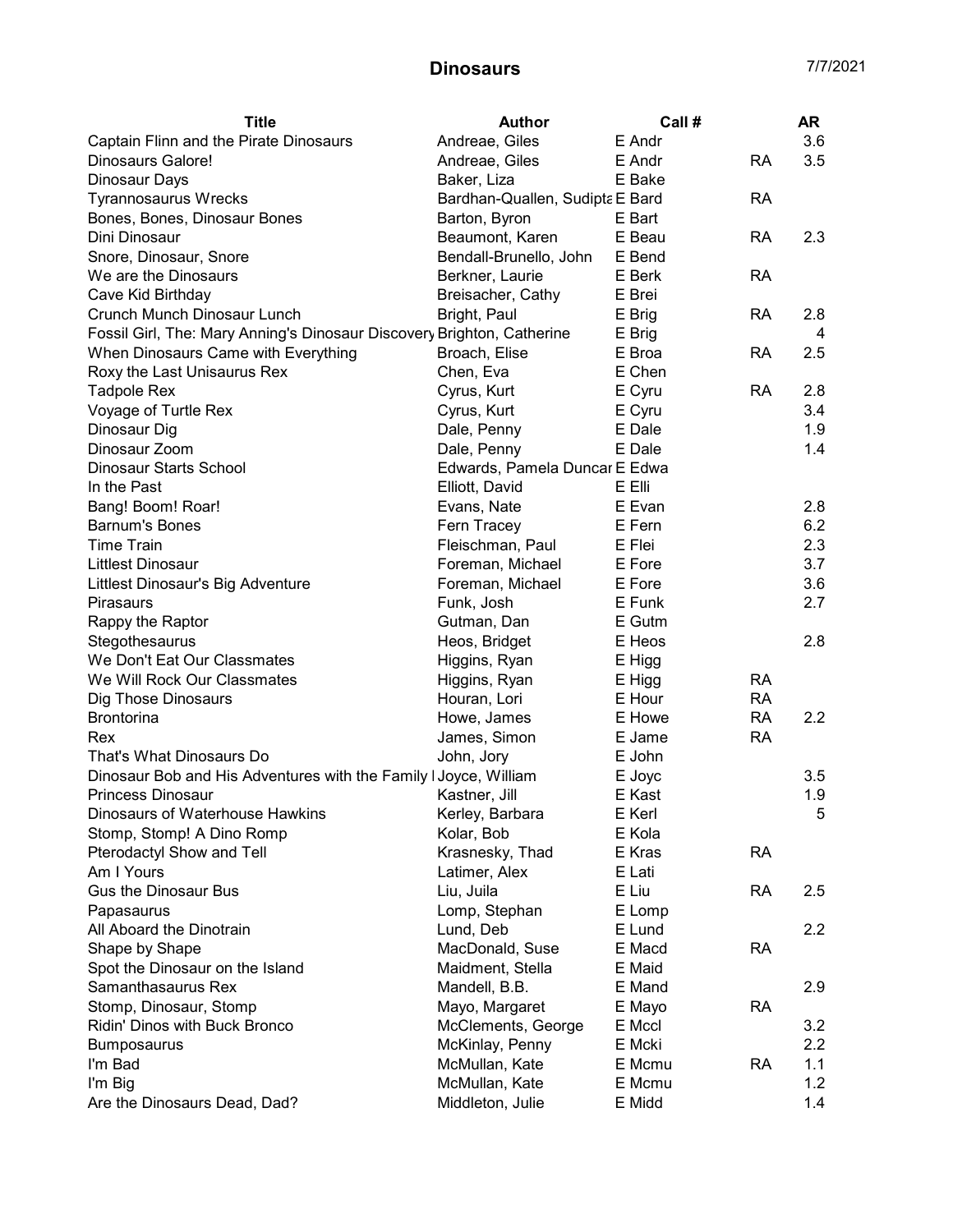| Neubecker, Robert<br>Linus the Vegetarian T Rex<br>E Neub<br><b>RA</b><br>If Da Vinci Painted a Dinosaur<br>E Newb<br>Newbold, Amy<br>O'Connor, George<br>E Ocon<br><b>RA</b><br>2.4<br>If I Had a Raptor<br>Dinosaur Countdown<br>Oldland, Nicholas<br>E Oldl<br>E Pala<br>2.4<br>Gorgonzola<br>Palatini, Margie<br>Lizard from the Park<br>Pett, Mark<br>E Pett<br><b>RA</b><br>3<br>Dino Pets<br>Plourde, Lynn<br>E Plou<br>3.8<br>Bones in the White House<br>Ransom, Candice<br>E Rans<br>Tyrannosaurus Rex vs. Edna the Very First Chicke Rees, Douglas<br>E Rees<br>2.5<br>3.5<br>Skippyjon Jones and the Big Bones<br>Schachner, Judy<br>E Scha<br>E Shea<br>Dinosaur vs Bedtime<br>Shea, Bob<br><b>RA</b><br>Dinosaur vs School<br>E Shea<br>Shea, Bob<br><b>RA</b><br>E Shea<br>Dinosaur vs. Santa<br>Shea, Bob<br>E Sier<br>2.7<br>Good Night Dinosaurs<br>Sierra, Judy<br>E Sier<br>Suppose You Meet a Dinosaur<br>Sierra, Judy<br><b>RA</b><br>1.6<br>Dinosaur Lady<br>E Skee<br>Skeers, Linda<br>E Stei<br><b>Dinosaur Kisses</b><br>Stein, David<br>0.8<br><b>Most Amazing Dinosaur</b><br>E Stev<br>2.8<br>Stevenson, James<br>E Stic<br>Dinosaur Roar<br>Stickland, Paul<br><b>RA</b><br>Tiny T. Rex and the Impossible Hug<br>Stutzman, Jonathan<br>E Stut<br><b>RA</b><br>E Stut<br>Tiny T. Rex and the Very Dark Dark<br>Stutzman, Jonathan<br>E Tuma<br><b>RA</b><br>What the Dinosaurs Did at School<br>Tuma, Refe<br>Super Saurus and the Egg<br>Underwood, Deborah<br>E Unde<br>Super Saurus Saves Kindergarten<br>Underwood, Deborah<br>E Unde<br><b>RA</b><br>3.1<br>Vegara, Isabel<br>Mary Anning<br>E Vega<br>Some Dinosaurs are Small<br>Voake, Charlotte<br>E Voak<br><b>RA</b><br><b>RA</b><br>Waddell, Martin<br>1.9<br><b>Super Hungry Dinosaur</b><br>E Wadd<br>Diggersaurs Explore<br>E Whai<br>Whaite, Michael<br>Dino-Baseball<br>Wheeler, lisa<br>E Whee<br>2.1<br>2.6<br>Dino-Christmas<br>Wheeler, Lisa<br>E Whee<br>Dino-Racing<br>Wheeler, lisa<br>E Whee<br>2.9<br>Edwina, the Dinosaur Who Didn't Know She Was I Willems, Mo<br>E Will<br><b>RA</b><br>1.7<br>T-Rex who Lost His Specs<br>E Will<br>Willis, Jeanne<br><b>Dinosaurs Forever</b><br>Wise, William<br>E Wise<br>How Do Dinosaurs Eat Their Food?<br>E Yole<br>1.7<br>Yolen, Jane<br>1.7<br>E Yole<br>How Do Dinosaurs Get Well Soon?<br>Yolen, Jane<br>How Do Dinosaurs Go to School?<br>E Yole<br>1.9<br>Yolen, Jane<br>1.6<br>How Do Dinosaurs Say Good Night?<br>Yolen, Jane<br>E Yole<br>2.4<br>How Do Dinosaurs Say Happy Chanukah<br>Yolen, Jane<br>E Yole<br>How Do Dinosaurs Say I Love You<br>2.3<br>Yolen, Jane<br>E Yole<br>How Do Dinosaurs Say Merry Christmas<br>2.1<br>Yolen, Jane<br>E Yole<br>E Zuil<br>Regina is NOT a Little Dinosaur<br>Zuill, Andrea<br>Fossils for Kids<br>Hall, Ashley<br>J 560<br>4.9<br>Fossils: History in the Rocks<br>Hoffman, Steven<br>J 560<br><b>Prehistoric Actual Size</b><br>Jenkins, Steve<br>J 560<br>6.1<br>Sabertooths and the Ice Age<br>Osborne, Mary Pope<br>J 560<br>4.3<br><b>Prehistoric Ancestors of Modern Animals</b><br>Rake, Matthew<br>J 560<br><b>Prehistoric Predators</b><br>Rake, Matthew<br>J 560<br>Battle of the Dinosaur Bones<br>7.5<br>Johnson, Rebecca<br>J 560.9<br>When Sue Found Sue<br>Buzzeo, Tony<br>J 560.92 | <b>Title</b>            | <b>Author</b> | Call # | <b>AR</b> |
|------------------------------------------------------------------------------------------------------------------------------------------------------------------------------------------------------------------------------------------------------------------------------------------------------------------------------------------------------------------------------------------------------------------------------------------------------------------------------------------------------------------------------------------------------------------------------------------------------------------------------------------------------------------------------------------------------------------------------------------------------------------------------------------------------------------------------------------------------------------------------------------------------------------------------------------------------------------------------------------------------------------------------------------------------------------------------------------------------------------------------------------------------------------------------------------------------------------------------------------------------------------------------------------------------------------------------------------------------------------------------------------------------------------------------------------------------------------------------------------------------------------------------------------------------------------------------------------------------------------------------------------------------------------------------------------------------------------------------------------------------------------------------------------------------------------------------------------------------------------------------------------------------------------------------------------------------------------------------------------------------------------------------------------------------------------------------------------------------------------------------------------------------------------------------------------------------------------------------------------------------------------------------------------------------------------------------------------------------------------------------------------------------------------------------------------------------------------------------------------------------------------------------------------------------------------------------------------------------------------------------------------------------------------------------------------------------------------------------------------------------------------------------------------------------------------------------------------------------------------------------------------------------------------------------------------------------------------------------------------------------------------------------------------------------------------------------------------------------------------------------------------------------------------------------------------------------------------------------------------------------------------------------------------------------------|-------------------------|---------------|--------|-----------|
|                                                                                                                                                                                                                                                                                                                                                                                                                                                                                                                                                                                                                                                                                                                                                                                                                                                                                                                                                                                                                                                                                                                                                                                                                                                                                                                                                                                                                                                                                                                                                                                                                                                                                                                                                                                                                                                                                                                                                                                                                                                                                                                                                                                                                                                                                                                                                                                                                                                                                                                                                                                                                                                                                                                                                                                                                                                                                                                                                                                                                                                                                                                                                                                                                                                                                                            |                         |               |        |           |
|                                                                                                                                                                                                                                                                                                                                                                                                                                                                                                                                                                                                                                                                                                                                                                                                                                                                                                                                                                                                                                                                                                                                                                                                                                                                                                                                                                                                                                                                                                                                                                                                                                                                                                                                                                                                                                                                                                                                                                                                                                                                                                                                                                                                                                                                                                                                                                                                                                                                                                                                                                                                                                                                                                                                                                                                                                                                                                                                                                                                                                                                                                                                                                                                                                                                                                            |                         |               |        |           |
|                                                                                                                                                                                                                                                                                                                                                                                                                                                                                                                                                                                                                                                                                                                                                                                                                                                                                                                                                                                                                                                                                                                                                                                                                                                                                                                                                                                                                                                                                                                                                                                                                                                                                                                                                                                                                                                                                                                                                                                                                                                                                                                                                                                                                                                                                                                                                                                                                                                                                                                                                                                                                                                                                                                                                                                                                                                                                                                                                                                                                                                                                                                                                                                                                                                                                                            |                         |               |        |           |
|                                                                                                                                                                                                                                                                                                                                                                                                                                                                                                                                                                                                                                                                                                                                                                                                                                                                                                                                                                                                                                                                                                                                                                                                                                                                                                                                                                                                                                                                                                                                                                                                                                                                                                                                                                                                                                                                                                                                                                                                                                                                                                                                                                                                                                                                                                                                                                                                                                                                                                                                                                                                                                                                                                                                                                                                                                                                                                                                                                                                                                                                                                                                                                                                                                                                                                            |                         |               |        |           |
|                                                                                                                                                                                                                                                                                                                                                                                                                                                                                                                                                                                                                                                                                                                                                                                                                                                                                                                                                                                                                                                                                                                                                                                                                                                                                                                                                                                                                                                                                                                                                                                                                                                                                                                                                                                                                                                                                                                                                                                                                                                                                                                                                                                                                                                                                                                                                                                                                                                                                                                                                                                                                                                                                                                                                                                                                                                                                                                                                                                                                                                                                                                                                                                                                                                                                                            |                         |               |        |           |
|                                                                                                                                                                                                                                                                                                                                                                                                                                                                                                                                                                                                                                                                                                                                                                                                                                                                                                                                                                                                                                                                                                                                                                                                                                                                                                                                                                                                                                                                                                                                                                                                                                                                                                                                                                                                                                                                                                                                                                                                                                                                                                                                                                                                                                                                                                                                                                                                                                                                                                                                                                                                                                                                                                                                                                                                                                                                                                                                                                                                                                                                                                                                                                                                                                                                                                            |                         |               |        |           |
|                                                                                                                                                                                                                                                                                                                                                                                                                                                                                                                                                                                                                                                                                                                                                                                                                                                                                                                                                                                                                                                                                                                                                                                                                                                                                                                                                                                                                                                                                                                                                                                                                                                                                                                                                                                                                                                                                                                                                                                                                                                                                                                                                                                                                                                                                                                                                                                                                                                                                                                                                                                                                                                                                                                                                                                                                                                                                                                                                                                                                                                                                                                                                                                                                                                                                                            |                         |               |        |           |
|                                                                                                                                                                                                                                                                                                                                                                                                                                                                                                                                                                                                                                                                                                                                                                                                                                                                                                                                                                                                                                                                                                                                                                                                                                                                                                                                                                                                                                                                                                                                                                                                                                                                                                                                                                                                                                                                                                                                                                                                                                                                                                                                                                                                                                                                                                                                                                                                                                                                                                                                                                                                                                                                                                                                                                                                                                                                                                                                                                                                                                                                                                                                                                                                                                                                                                            |                         |               |        |           |
|                                                                                                                                                                                                                                                                                                                                                                                                                                                                                                                                                                                                                                                                                                                                                                                                                                                                                                                                                                                                                                                                                                                                                                                                                                                                                                                                                                                                                                                                                                                                                                                                                                                                                                                                                                                                                                                                                                                                                                                                                                                                                                                                                                                                                                                                                                                                                                                                                                                                                                                                                                                                                                                                                                                                                                                                                                                                                                                                                                                                                                                                                                                                                                                                                                                                                                            |                         |               |        |           |
|                                                                                                                                                                                                                                                                                                                                                                                                                                                                                                                                                                                                                                                                                                                                                                                                                                                                                                                                                                                                                                                                                                                                                                                                                                                                                                                                                                                                                                                                                                                                                                                                                                                                                                                                                                                                                                                                                                                                                                                                                                                                                                                                                                                                                                                                                                                                                                                                                                                                                                                                                                                                                                                                                                                                                                                                                                                                                                                                                                                                                                                                                                                                                                                                                                                                                                            |                         |               |        |           |
|                                                                                                                                                                                                                                                                                                                                                                                                                                                                                                                                                                                                                                                                                                                                                                                                                                                                                                                                                                                                                                                                                                                                                                                                                                                                                                                                                                                                                                                                                                                                                                                                                                                                                                                                                                                                                                                                                                                                                                                                                                                                                                                                                                                                                                                                                                                                                                                                                                                                                                                                                                                                                                                                                                                                                                                                                                                                                                                                                                                                                                                                                                                                                                                                                                                                                                            |                         |               |        |           |
|                                                                                                                                                                                                                                                                                                                                                                                                                                                                                                                                                                                                                                                                                                                                                                                                                                                                                                                                                                                                                                                                                                                                                                                                                                                                                                                                                                                                                                                                                                                                                                                                                                                                                                                                                                                                                                                                                                                                                                                                                                                                                                                                                                                                                                                                                                                                                                                                                                                                                                                                                                                                                                                                                                                                                                                                                                                                                                                                                                                                                                                                                                                                                                                                                                                                                                            |                         |               |        |           |
|                                                                                                                                                                                                                                                                                                                                                                                                                                                                                                                                                                                                                                                                                                                                                                                                                                                                                                                                                                                                                                                                                                                                                                                                                                                                                                                                                                                                                                                                                                                                                                                                                                                                                                                                                                                                                                                                                                                                                                                                                                                                                                                                                                                                                                                                                                                                                                                                                                                                                                                                                                                                                                                                                                                                                                                                                                                                                                                                                                                                                                                                                                                                                                                                                                                                                                            |                         |               |        |           |
|                                                                                                                                                                                                                                                                                                                                                                                                                                                                                                                                                                                                                                                                                                                                                                                                                                                                                                                                                                                                                                                                                                                                                                                                                                                                                                                                                                                                                                                                                                                                                                                                                                                                                                                                                                                                                                                                                                                                                                                                                                                                                                                                                                                                                                                                                                                                                                                                                                                                                                                                                                                                                                                                                                                                                                                                                                                                                                                                                                                                                                                                                                                                                                                                                                                                                                            |                         |               |        |           |
|                                                                                                                                                                                                                                                                                                                                                                                                                                                                                                                                                                                                                                                                                                                                                                                                                                                                                                                                                                                                                                                                                                                                                                                                                                                                                                                                                                                                                                                                                                                                                                                                                                                                                                                                                                                                                                                                                                                                                                                                                                                                                                                                                                                                                                                                                                                                                                                                                                                                                                                                                                                                                                                                                                                                                                                                                                                                                                                                                                                                                                                                                                                                                                                                                                                                                                            |                         |               |        |           |
|                                                                                                                                                                                                                                                                                                                                                                                                                                                                                                                                                                                                                                                                                                                                                                                                                                                                                                                                                                                                                                                                                                                                                                                                                                                                                                                                                                                                                                                                                                                                                                                                                                                                                                                                                                                                                                                                                                                                                                                                                                                                                                                                                                                                                                                                                                                                                                                                                                                                                                                                                                                                                                                                                                                                                                                                                                                                                                                                                                                                                                                                                                                                                                                                                                                                                                            |                         |               |        |           |
|                                                                                                                                                                                                                                                                                                                                                                                                                                                                                                                                                                                                                                                                                                                                                                                                                                                                                                                                                                                                                                                                                                                                                                                                                                                                                                                                                                                                                                                                                                                                                                                                                                                                                                                                                                                                                                                                                                                                                                                                                                                                                                                                                                                                                                                                                                                                                                                                                                                                                                                                                                                                                                                                                                                                                                                                                                                                                                                                                                                                                                                                                                                                                                                                                                                                                                            |                         |               |        |           |
|                                                                                                                                                                                                                                                                                                                                                                                                                                                                                                                                                                                                                                                                                                                                                                                                                                                                                                                                                                                                                                                                                                                                                                                                                                                                                                                                                                                                                                                                                                                                                                                                                                                                                                                                                                                                                                                                                                                                                                                                                                                                                                                                                                                                                                                                                                                                                                                                                                                                                                                                                                                                                                                                                                                                                                                                                                                                                                                                                                                                                                                                                                                                                                                                                                                                                                            |                         |               |        |           |
|                                                                                                                                                                                                                                                                                                                                                                                                                                                                                                                                                                                                                                                                                                                                                                                                                                                                                                                                                                                                                                                                                                                                                                                                                                                                                                                                                                                                                                                                                                                                                                                                                                                                                                                                                                                                                                                                                                                                                                                                                                                                                                                                                                                                                                                                                                                                                                                                                                                                                                                                                                                                                                                                                                                                                                                                                                                                                                                                                                                                                                                                                                                                                                                                                                                                                                            |                         |               |        |           |
|                                                                                                                                                                                                                                                                                                                                                                                                                                                                                                                                                                                                                                                                                                                                                                                                                                                                                                                                                                                                                                                                                                                                                                                                                                                                                                                                                                                                                                                                                                                                                                                                                                                                                                                                                                                                                                                                                                                                                                                                                                                                                                                                                                                                                                                                                                                                                                                                                                                                                                                                                                                                                                                                                                                                                                                                                                                                                                                                                                                                                                                                                                                                                                                                                                                                                                            |                         |               |        |           |
|                                                                                                                                                                                                                                                                                                                                                                                                                                                                                                                                                                                                                                                                                                                                                                                                                                                                                                                                                                                                                                                                                                                                                                                                                                                                                                                                                                                                                                                                                                                                                                                                                                                                                                                                                                                                                                                                                                                                                                                                                                                                                                                                                                                                                                                                                                                                                                                                                                                                                                                                                                                                                                                                                                                                                                                                                                                                                                                                                                                                                                                                                                                                                                                                                                                                                                            |                         |               |        |           |
|                                                                                                                                                                                                                                                                                                                                                                                                                                                                                                                                                                                                                                                                                                                                                                                                                                                                                                                                                                                                                                                                                                                                                                                                                                                                                                                                                                                                                                                                                                                                                                                                                                                                                                                                                                                                                                                                                                                                                                                                                                                                                                                                                                                                                                                                                                                                                                                                                                                                                                                                                                                                                                                                                                                                                                                                                                                                                                                                                                                                                                                                                                                                                                                                                                                                                                            |                         |               |        |           |
|                                                                                                                                                                                                                                                                                                                                                                                                                                                                                                                                                                                                                                                                                                                                                                                                                                                                                                                                                                                                                                                                                                                                                                                                                                                                                                                                                                                                                                                                                                                                                                                                                                                                                                                                                                                                                                                                                                                                                                                                                                                                                                                                                                                                                                                                                                                                                                                                                                                                                                                                                                                                                                                                                                                                                                                                                                                                                                                                                                                                                                                                                                                                                                                                                                                                                                            |                         |               |        |           |
|                                                                                                                                                                                                                                                                                                                                                                                                                                                                                                                                                                                                                                                                                                                                                                                                                                                                                                                                                                                                                                                                                                                                                                                                                                                                                                                                                                                                                                                                                                                                                                                                                                                                                                                                                                                                                                                                                                                                                                                                                                                                                                                                                                                                                                                                                                                                                                                                                                                                                                                                                                                                                                                                                                                                                                                                                                                                                                                                                                                                                                                                                                                                                                                                                                                                                                            |                         |               |        |           |
|                                                                                                                                                                                                                                                                                                                                                                                                                                                                                                                                                                                                                                                                                                                                                                                                                                                                                                                                                                                                                                                                                                                                                                                                                                                                                                                                                                                                                                                                                                                                                                                                                                                                                                                                                                                                                                                                                                                                                                                                                                                                                                                                                                                                                                                                                                                                                                                                                                                                                                                                                                                                                                                                                                                                                                                                                                                                                                                                                                                                                                                                                                                                                                                                                                                                                                            |                         |               |        |           |
|                                                                                                                                                                                                                                                                                                                                                                                                                                                                                                                                                                                                                                                                                                                                                                                                                                                                                                                                                                                                                                                                                                                                                                                                                                                                                                                                                                                                                                                                                                                                                                                                                                                                                                                                                                                                                                                                                                                                                                                                                                                                                                                                                                                                                                                                                                                                                                                                                                                                                                                                                                                                                                                                                                                                                                                                                                                                                                                                                                                                                                                                                                                                                                                                                                                                                                            |                         |               |        |           |
|                                                                                                                                                                                                                                                                                                                                                                                                                                                                                                                                                                                                                                                                                                                                                                                                                                                                                                                                                                                                                                                                                                                                                                                                                                                                                                                                                                                                                                                                                                                                                                                                                                                                                                                                                                                                                                                                                                                                                                                                                                                                                                                                                                                                                                                                                                                                                                                                                                                                                                                                                                                                                                                                                                                                                                                                                                                                                                                                                                                                                                                                                                                                                                                                                                                                                                            |                         |               |        |           |
|                                                                                                                                                                                                                                                                                                                                                                                                                                                                                                                                                                                                                                                                                                                                                                                                                                                                                                                                                                                                                                                                                                                                                                                                                                                                                                                                                                                                                                                                                                                                                                                                                                                                                                                                                                                                                                                                                                                                                                                                                                                                                                                                                                                                                                                                                                                                                                                                                                                                                                                                                                                                                                                                                                                                                                                                                                                                                                                                                                                                                                                                                                                                                                                                                                                                                                            |                         |               |        |           |
|                                                                                                                                                                                                                                                                                                                                                                                                                                                                                                                                                                                                                                                                                                                                                                                                                                                                                                                                                                                                                                                                                                                                                                                                                                                                                                                                                                                                                                                                                                                                                                                                                                                                                                                                                                                                                                                                                                                                                                                                                                                                                                                                                                                                                                                                                                                                                                                                                                                                                                                                                                                                                                                                                                                                                                                                                                                                                                                                                                                                                                                                                                                                                                                                                                                                                                            |                         |               |        |           |
|                                                                                                                                                                                                                                                                                                                                                                                                                                                                                                                                                                                                                                                                                                                                                                                                                                                                                                                                                                                                                                                                                                                                                                                                                                                                                                                                                                                                                                                                                                                                                                                                                                                                                                                                                                                                                                                                                                                                                                                                                                                                                                                                                                                                                                                                                                                                                                                                                                                                                                                                                                                                                                                                                                                                                                                                                                                                                                                                                                                                                                                                                                                                                                                                                                                                                                            |                         |               |        |           |
|                                                                                                                                                                                                                                                                                                                                                                                                                                                                                                                                                                                                                                                                                                                                                                                                                                                                                                                                                                                                                                                                                                                                                                                                                                                                                                                                                                                                                                                                                                                                                                                                                                                                                                                                                                                                                                                                                                                                                                                                                                                                                                                                                                                                                                                                                                                                                                                                                                                                                                                                                                                                                                                                                                                                                                                                                                                                                                                                                                                                                                                                                                                                                                                                                                                                                                            |                         |               |        |           |
|                                                                                                                                                                                                                                                                                                                                                                                                                                                                                                                                                                                                                                                                                                                                                                                                                                                                                                                                                                                                                                                                                                                                                                                                                                                                                                                                                                                                                                                                                                                                                                                                                                                                                                                                                                                                                                                                                                                                                                                                                                                                                                                                                                                                                                                                                                                                                                                                                                                                                                                                                                                                                                                                                                                                                                                                                                                                                                                                                                                                                                                                                                                                                                                                                                                                                                            |                         |               |        |           |
|                                                                                                                                                                                                                                                                                                                                                                                                                                                                                                                                                                                                                                                                                                                                                                                                                                                                                                                                                                                                                                                                                                                                                                                                                                                                                                                                                                                                                                                                                                                                                                                                                                                                                                                                                                                                                                                                                                                                                                                                                                                                                                                                                                                                                                                                                                                                                                                                                                                                                                                                                                                                                                                                                                                                                                                                                                                                                                                                                                                                                                                                                                                                                                                                                                                                                                            |                         |               |        |           |
|                                                                                                                                                                                                                                                                                                                                                                                                                                                                                                                                                                                                                                                                                                                                                                                                                                                                                                                                                                                                                                                                                                                                                                                                                                                                                                                                                                                                                                                                                                                                                                                                                                                                                                                                                                                                                                                                                                                                                                                                                                                                                                                                                                                                                                                                                                                                                                                                                                                                                                                                                                                                                                                                                                                                                                                                                                                                                                                                                                                                                                                                                                                                                                                                                                                                                                            |                         |               |        |           |
|                                                                                                                                                                                                                                                                                                                                                                                                                                                                                                                                                                                                                                                                                                                                                                                                                                                                                                                                                                                                                                                                                                                                                                                                                                                                                                                                                                                                                                                                                                                                                                                                                                                                                                                                                                                                                                                                                                                                                                                                                                                                                                                                                                                                                                                                                                                                                                                                                                                                                                                                                                                                                                                                                                                                                                                                                                                                                                                                                                                                                                                                                                                                                                                                                                                                                                            |                         |               |        |           |
|                                                                                                                                                                                                                                                                                                                                                                                                                                                                                                                                                                                                                                                                                                                                                                                                                                                                                                                                                                                                                                                                                                                                                                                                                                                                                                                                                                                                                                                                                                                                                                                                                                                                                                                                                                                                                                                                                                                                                                                                                                                                                                                                                                                                                                                                                                                                                                                                                                                                                                                                                                                                                                                                                                                                                                                                                                                                                                                                                                                                                                                                                                                                                                                                                                                                                                            |                         |               |        |           |
|                                                                                                                                                                                                                                                                                                                                                                                                                                                                                                                                                                                                                                                                                                                                                                                                                                                                                                                                                                                                                                                                                                                                                                                                                                                                                                                                                                                                                                                                                                                                                                                                                                                                                                                                                                                                                                                                                                                                                                                                                                                                                                                                                                                                                                                                                                                                                                                                                                                                                                                                                                                                                                                                                                                                                                                                                                                                                                                                                                                                                                                                                                                                                                                                                                                                                                            |                         |               |        |           |
|                                                                                                                                                                                                                                                                                                                                                                                                                                                                                                                                                                                                                                                                                                                                                                                                                                                                                                                                                                                                                                                                                                                                                                                                                                                                                                                                                                                                                                                                                                                                                                                                                                                                                                                                                                                                                                                                                                                                                                                                                                                                                                                                                                                                                                                                                                                                                                                                                                                                                                                                                                                                                                                                                                                                                                                                                                                                                                                                                                                                                                                                                                                                                                                                                                                                                                            |                         |               |        |           |
|                                                                                                                                                                                                                                                                                                                                                                                                                                                                                                                                                                                                                                                                                                                                                                                                                                                                                                                                                                                                                                                                                                                                                                                                                                                                                                                                                                                                                                                                                                                                                                                                                                                                                                                                                                                                                                                                                                                                                                                                                                                                                                                                                                                                                                                                                                                                                                                                                                                                                                                                                                                                                                                                                                                                                                                                                                                                                                                                                                                                                                                                                                                                                                                                                                                                                                            |                         |               |        |           |
|                                                                                                                                                                                                                                                                                                                                                                                                                                                                                                                                                                                                                                                                                                                                                                                                                                                                                                                                                                                                                                                                                                                                                                                                                                                                                                                                                                                                                                                                                                                                                                                                                                                                                                                                                                                                                                                                                                                                                                                                                                                                                                                                                                                                                                                                                                                                                                                                                                                                                                                                                                                                                                                                                                                                                                                                                                                                                                                                                                                                                                                                                                                                                                                                                                                                                                            |                         |               |        |           |
|                                                                                                                                                                                                                                                                                                                                                                                                                                                                                                                                                                                                                                                                                                                                                                                                                                                                                                                                                                                                                                                                                                                                                                                                                                                                                                                                                                                                                                                                                                                                                                                                                                                                                                                                                                                                                                                                                                                                                                                                                                                                                                                                                                                                                                                                                                                                                                                                                                                                                                                                                                                                                                                                                                                                                                                                                                                                                                                                                                                                                                                                                                                                                                                                                                                                                                            |                         |               |        |           |
|                                                                                                                                                                                                                                                                                                                                                                                                                                                                                                                                                                                                                                                                                                                                                                                                                                                                                                                                                                                                                                                                                                                                                                                                                                                                                                                                                                                                                                                                                                                                                                                                                                                                                                                                                                                                                                                                                                                                                                                                                                                                                                                                                                                                                                                                                                                                                                                                                                                                                                                                                                                                                                                                                                                                                                                                                                                                                                                                                                                                                                                                                                                                                                                                                                                                                                            |                         |               |        |           |
|                                                                                                                                                                                                                                                                                                                                                                                                                                                                                                                                                                                                                                                                                                                                                                                                                                                                                                                                                                                                                                                                                                                                                                                                                                                                                                                                                                                                                                                                                                                                                                                                                                                                                                                                                                                                                                                                                                                                                                                                                                                                                                                                                                                                                                                                                                                                                                                                                                                                                                                                                                                                                                                                                                                                                                                                                                                                                                                                                                                                                                                                                                                                                                                                                                                                                                            |                         |               |        |           |
|                                                                                                                                                                                                                                                                                                                                                                                                                                                                                                                                                                                                                                                                                                                                                                                                                                                                                                                                                                                                                                                                                                                                                                                                                                                                                                                                                                                                                                                                                                                                                                                                                                                                                                                                                                                                                                                                                                                                                                                                                                                                                                                                                                                                                                                                                                                                                                                                                                                                                                                                                                                                                                                                                                                                                                                                                                                                                                                                                                                                                                                                                                                                                                                                                                                                                                            |                         |               |        |           |
|                                                                                                                                                                                                                                                                                                                                                                                                                                                                                                                                                                                                                                                                                                                                                                                                                                                                                                                                                                                                                                                                                                                                                                                                                                                                                                                                                                                                                                                                                                                                                                                                                                                                                                                                                                                                                                                                                                                                                                                                                                                                                                                                                                                                                                                                                                                                                                                                                                                                                                                                                                                                                                                                                                                                                                                                                                                                                                                                                                                                                                                                                                                                                                                                                                                                                                            |                         |               |        |           |
|                                                                                                                                                                                                                                                                                                                                                                                                                                                                                                                                                                                                                                                                                                                                                                                                                                                                                                                                                                                                                                                                                                                                                                                                                                                                                                                                                                                                                                                                                                                                                                                                                                                                                                                                                                                                                                                                                                                                                                                                                                                                                                                                                                                                                                                                                                                                                                                                                                                                                                                                                                                                                                                                                                                                                                                                                                                                                                                                                                                                                                                                                                                                                                                                                                                                                                            |                         |               |        |           |
|                                                                                                                                                                                                                                                                                                                                                                                                                                                                                                                                                                                                                                                                                                                                                                                                                                                                                                                                                                                                                                                                                                                                                                                                                                                                                                                                                                                                                                                                                                                                                                                                                                                                                                                                                                                                                                                                                                                                                                                                                                                                                                                                                                                                                                                                                                                                                                                                                                                                                                                                                                                                                                                                                                                                                                                                                                                                                                                                                                                                                                                                                                                                                                                                                                                                                                            |                         |               |        |           |
|                                                                                                                                                                                                                                                                                                                                                                                                                                                                                                                                                                                                                                                                                                                                                                                                                                                                                                                                                                                                                                                                                                                                                                                                                                                                                                                                                                                                                                                                                                                                                                                                                                                                                                                                                                                                                                                                                                                                                                                                                                                                                                                                                                                                                                                                                                                                                                                                                                                                                                                                                                                                                                                                                                                                                                                                                                                                                                                                                                                                                                                                                                                                                                                                                                                                                                            |                         |               |        |           |
|                                                                                                                                                                                                                                                                                                                                                                                                                                                                                                                                                                                                                                                                                                                                                                                                                                                                                                                                                                                                                                                                                                                                                                                                                                                                                                                                                                                                                                                                                                                                                                                                                                                                                                                                                                                                                                                                                                                                                                                                                                                                                                                                                                                                                                                                                                                                                                                                                                                                                                                                                                                                                                                                                                                                                                                                                                                                                                                                                                                                                                                                                                                                                                                                                                                                                                            |                         |               |        |           |
|                                                                                                                                                                                                                                                                                                                                                                                                                                                                                                                                                                                                                                                                                                                                                                                                                                                                                                                                                                                                                                                                                                                                                                                                                                                                                                                                                                                                                                                                                                                                                                                                                                                                                                                                                                                                                                                                                                                                                                                                                                                                                                                                                                                                                                                                                                                                                                                                                                                                                                                                                                                                                                                                                                                                                                                                                                                                                                                                                                                                                                                                                                                                                                                                                                                                                                            |                         |               |        |           |
|                                                                                                                                                                                                                                                                                                                                                                                                                                                                                                                                                                                                                                                                                                                                                                                                                                                                                                                                                                                                                                                                                                                                                                                                                                                                                                                                                                                                                                                                                                                                                                                                                                                                                                                                                                                                                                                                                                                                                                                                                                                                                                                                                                                                                                                                                                                                                                                                                                                                                                                                                                                                                                                                                                                                                                                                                                                                                                                                                                                                                                                                                                                                                                                                                                                                                                            | <b>Bugs Before Time</b> | Camper, Cathy | J 565  | 6.7       |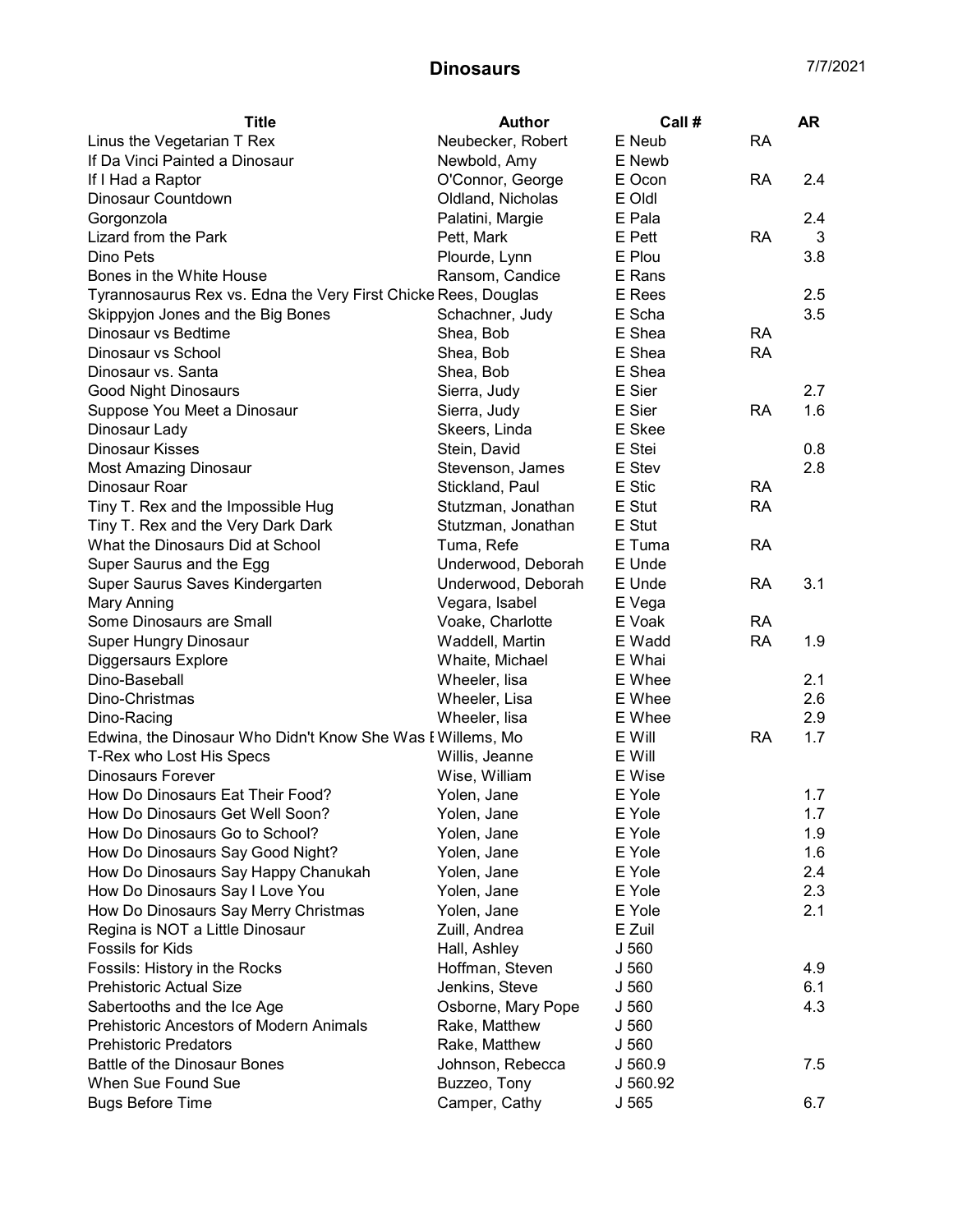| <b>Title</b>                                                                     | <b>Author</b>       | Call #    | AR             |
|----------------------------------------------------------------------------------|---------------------|-----------|----------------|
| Prehistoric Sea Beasts                                                           | Rake, Matthew       | J 567     | 6.1            |
| <b>Fly Guy Presents Dinosaurs</b>                                                | Arnold, Ted         | J 567.9   | 3.8            |
| <b>Dinosaurs</b>                                                                 | Ball, Nate          | J 567.9   |                |
| <b>Amazing Dinosaur Facts</b>                                                    | Bennett, Leonie     | J 567.9   | 2.5            |
| Dinosaur Babies                                                                  | Bennett, Leonie     | J 567.9   | 2.2            |
| <b>Dinosaur Fossils</b>                                                          | Bennett, Leonie     | J 567.9   | 2.4            |
| <b>Dinosaur Hunting</b>                                                          | Bennett, Leonie     | J 567.9   | 2.7            |
| <b>Dinosaur Fossils</b>                                                          | Connors, Kathleen   | J 567.9   | 5.5            |
| Would You Rather Have the Teeth of a T Rex, or A De la Bedoyere, Camilla J 567.9 |                     |           |                |
| Cretaceous Dinosaurs                                                             | Dixon, Dougal       | J 567.9   | 5.5            |
| Dawn of the Dinosaurs                                                            | Dixon, Dougal       | J 567.9   | 5.2            |
| <b>How Dinosaurs Lived</b>                                                       | Dixon, Dougal       | J 567.9   | 5.5            |
| Jurassic Dinosaurs                                                               | Dixon, Dougal       | J 567.9   | 5.3            |
| Plesiosaurs                                                                      | Gray, Susan         | J 567.9   | 5.1            |
| Dinosaurs: the Bare Bones                                                        | Green, Dan          | J 567.9   |                |
| <b>Fighting Dinosaurs</b>                                                        | Hughes, Monica      | J 567.9   | 2.3            |
| Boy, Were We Wrong About Dinosaurs                                               | Kudlinski, Kathleen | J 567.9   | 5              |
| Fossil by Fossil                                                                 | Levine, Sara        | J 567.9   |                |
| Prehistoric Creatures in the Sea & Sky                                           | Lewis, Brenda       | J 567.9   |                |
| Dinosaur Hunters in the Forest                                                   | Mason, Paul         | J 567.9   |                |
| Dinosaur Predators on the Plain                                                  | Mason, Paul         | J 567.9   |                |
| <b>Dinosaur Skeletons and Skulls</b>                                             | Mattern, Joanne     | J 567.9   | 3.9            |
| <b>Dinosaur Spikes and Necks</b>                                                 | Mattern, Joanne     | J 567.9   | 3.6            |
| Dinosaur Tails and Armor                                                         | Mattern, Joanne     | J 567.9   | 3.6            |
| Dinosaur Wings and Fins                                                          | Mattern, Joanne     | J 567.9   | 3.8            |
| Mystery of the Death of the Dinosaurs                                            | Oxlade, Chris       | J 567.9   | 7.1            |
| <b>Dinosaur Extinction</b>                                                       | Peterson, Megan     | J 567.9   |                |
| Show Me Dinosaurs                                                                | Riehecky, Janet     | J 567.9   |                |
| Tyrannosaurus and Other Giant Meat-Eaters                                        | Schomp, Virginia    | J 567.9   | 5.3            |
| Velociraptor and Other Small, Speedy Meat-Eaters Schomp, Virginia                |                     | J 567.9   | 5.4            |
| What Was the Age of the Dinosaurs                                                | Stine, Megan        | J 567.9   | 5.5            |
| Giant-o-saurs                                                                    | White, Nancy        | J 567.9   | 3.6            |
| Science of Sea Monsters                                                          | Woolf, Alex         | J 567.9   | 6.5            |
| <b>World of Dinosaurs</b>                                                        | World Book          | J 567.9   | 3.9            |
| Science of Prehistoric Giants                                                    | Graham, Ian         | J 567.91  | 6              |
| Tyrannosaurus Rex                                                                | Gilbert, Sara       | J 567.912 | 2.9            |
| Velociraptor                                                                     | Gilbert, Sara       | J 567.912 | 3              |
| Allosaurus                                                                       | Lee, Sally          | J 567.912 | 4.4            |
| Megalosaurus                                                                     | Lee, Sally          | J 567.912 | 4              |
| T. Rex Named Sue                                                                 | Lunis, Natalie      | J 567.912 | 5              |
| Giganotosaurus                                                                   | Mattern, Joanne     | J 567.912 | 1.7            |
| <b>Tyrannosaurus Rex</b>                                                         | Mattern, Joanne     | J 567.912 | $\overline{2}$ |
| Velociraptor                                                                     | Mattern, Joanne     | J 567.912 | 2.1            |
| Albertosaurus Mystery                                                            | Padma, T.V.         | J 567.912 | 4.6            |
| Science of Killer Dinosaurs                                                      | Parker, Steve       | J 567.912 | 6.3            |
| Velociraptor                                                                     | Riehecky, Janet     | J 567.912 | 4.4            |
| Velociraptor                                                                     | Rober, Harold T.    | J 567.912 |                |
| Allosaurus                                                                       | Sabelko, Rebecca    | J 567.912 |                |
| Oviraptor                                                                        | Sabelko, Rebecca    | J 567.912 |                |
| Spinosaurus                                                                      | Sabelko, Rebecca    | J 567.912 |                |
| Tyrannosaurus Rex                                                                | Sabelko, Rebecca    | J 567.912 | 3              |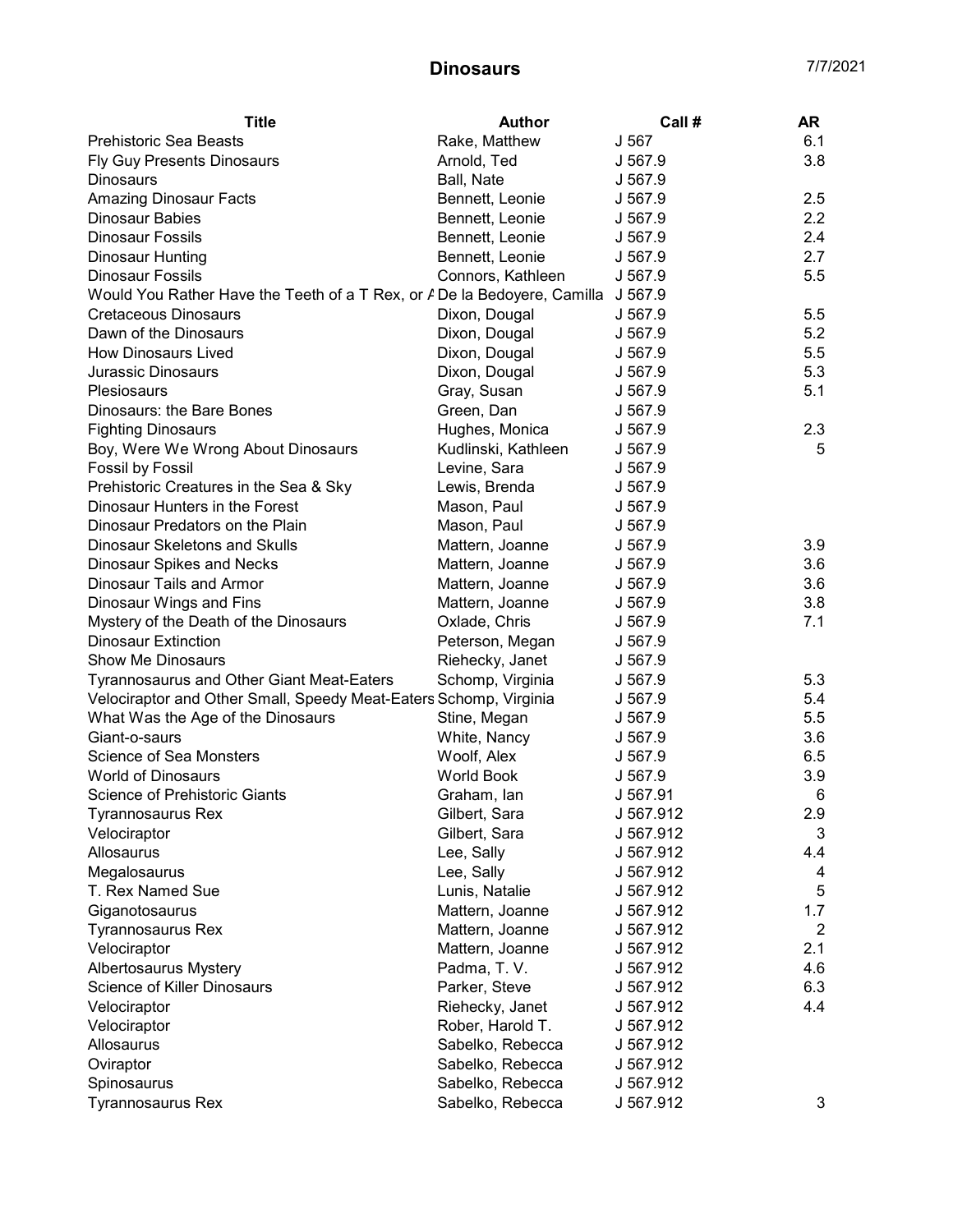| Sabelko, Rebecca<br>J 567.912<br>Utahraptor<br>3<br>Velociraptor<br>Sabelko, Rebecca<br>J 567.912<br>Iguanodon<br>Schomp, Virginia<br>J 567.912<br>5.1<br>Therizinosaurus<br>Schomp, Virginia<br>J 567.912<br>5<br>Can You Tell a Giganotosaurus from a Spinosauru Silverman, Buffy<br>J 567.912<br>2.9<br>3<br>Can You Tell a Tyrannosaurus from an Allosaurus' Silverman, Buffy<br>J 567.912<br>I Want to Be a Velociraptor<br>Troupe, Thomas<br>J 567.912<br>3.6<br>Wegwerth, A. L.<br>J 567.912<br>5<br><b>Tyrannosaurus Rex</b><br>Troupe, Thomas<br>3.5<br>I Want to Be a Tyrannosaurus Rex<br>J 567.9129<br>Carballido, Jose<br>J 567.913<br>5.5<br>Titanosaur<br>Gilbert, Sara<br>J 567.913<br>3.1<br>Apatosaurus<br>Brachiosaurus<br>Gilbert, Sara<br>J 567.913<br>2.8<br>3.2<br>Gilbert, Sara<br>Iguanodon<br>J 567.913<br>3.1<br>Gilbert, Sara<br>J 567.913<br>Spinosaurus<br>Gilbert, Sara<br>2.9<br>Stegosaurus<br>J 567.913<br>2.9<br>Gilbert, Sara<br>J 567.913<br>Triceratops<br>4.1<br>Lee, Sally<br>J 567.913<br>Apatosaurus<br>J 567.913<br>4.1<br>Diplodocus<br>Lee, Sally<br>Lunis, Natalie<br>J 567.913<br>5<br><b>Tiny Titanosaurs</b><br>J 567.913<br>1.9<br>Apatosaurus<br>Mattern, Joanne<br>Apatosaurus<br>Sabelko, Rebecca<br>J 567.913<br>Sabelko, Rebecca<br>J 567.913<br>Argentinosaurus<br><b>Diplodocus</b><br>Sabelko, Rebecca<br>J 567.913<br>2.9<br>Apatosaurus and Other Giant, Long-Necked Plant- Schomp, Virginia<br>5<br>J 567.913<br>Schomp, Virginia<br>4.8<br>Plateosaurus<br>J 567.913<br>Can You Tell a Brachiosaurus from an Apatosauru Silverman, Buffy<br>J 567.913<br>2.8<br>3.3<br>I Want to Be a Brachiosaurus<br>Troupe, Thomas<br>J 567.913<br>Iguanodon<br>Lee, Sally<br>4.3<br>J 567.914<br>Rober, harold T.<br>2<br>Iguanodon<br>J 567.914<br>Iguanodon<br>J 567.914<br>Sabelko, Rebecca<br>Parasaurolophus<br>J 567.914<br>Sabelko, Rebecca<br>Maiasaura Nests<br>Searl, Duncan<br>J 567.914<br>4.9<br>Bitskoff, Aleksei<br>J 567.915<br>There's a Stegosaurus on the Stairs<br>J 567.915<br>There's a Triceratops in the Tree House<br>Bitskoff, Aleksei<br>Lee, Sally<br>J 567.915<br>4.1<br>Ankylosaurus<br>1.8<br>J 567.915<br>Mattern, Joanne<br>Stegosaurus<br>Mattern, Joanne<br>J 567.915<br>1.8<br>Triceratops<br>Rober, Harold T.<br>1.6<br>Triceratops<br>J 567.915<br>3<br>Ankylosaurus<br>Sabelko, Rebecca<br>J 567.915<br>Sabelko, Rebecca<br>Stegosaurus<br>J 567.915<br>2.9<br>Sabelko, Rebecca<br>2.9<br>Triceratops<br>J 567.915<br>Schomp, Virginia<br>5.3<br>Ankylosaurus and Other Armored Plant-Eaters<br>J 567.915<br>Stegosaurus and Other Plate-Backed Plant-Eaters Schomp, Virginia<br>J 567.915<br>Can You Tell a Stegosaurus from an Ankylosaurus Silverman, Buffy<br>2.9<br>J 567.915<br>Can You Tell a Triceratops from a Protoceratops? Silverman, Buffy<br>J 567.915<br>3<br>I Want to Be a Triceratops<br>Troupe, Thomas<br>J 567.915<br>3.4<br>Zimmerman, Howard<br>4.1<br><b>Armored and Dangerous</b><br>J 567.915<br>Rober, harold T.<br>1.8<br>Pterodactyl<br>J 567.918<br>Science of Flying Reptiles<br>Woolf, Alex<br>6.1<br>J 567.918<br>Hughes, Monica<br>2.2<br><b>Swimming Giants</b><br>J 567.937 | <b>Title</b>     | <b>Author</b> | Call #   | <b>AR</b> |
|---------------------------------------------------------------------------------------------------------------------------------------------------------------------------------------------------------------------------------------------------------------------------------------------------------------------------------------------------------------------------------------------------------------------------------------------------------------------------------------------------------------------------------------------------------------------------------------------------------------------------------------------------------------------------------------------------------------------------------------------------------------------------------------------------------------------------------------------------------------------------------------------------------------------------------------------------------------------------------------------------------------------------------------------------------------------------------------------------------------------------------------------------------------------------------------------------------------------------------------------------------------------------------------------------------------------------------------------------------------------------------------------------------------------------------------------------------------------------------------------------------------------------------------------------------------------------------------------------------------------------------------------------------------------------------------------------------------------------------------------------------------------------------------------------------------------------------------------------------------------------------------------------------------------------------------------------------------------------------------------------------------------------------------------------------------------------------------------------------------------------------------------------------------------------------------------------------------------------------------------------------------------------------------------------------------------------------------------------------------------------------------------------------------------------------------------------------------------------------------------------------------------------------------------------------------------------------------------------------------------------------------------------------------------------------------------------------------------------------------------------------------------------------------------------------------------------------------------------------------------------------------------------------------------------------------------------------------------------------------------------------------------------------------------------------------------------------------------------------------------------------------------------------------------------------------------------------|------------------|---------------|----------|-----------|
|                                                                                                                                                                                                                                                                                                                                                                                                                                                                                                                                                                                                                                                                                                                                                                                                                                                                                                                                                                                                                                                                                                                                                                                                                                                                                                                                                                                                                                                                                                                                                                                                                                                                                                                                                                                                                                                                                                                                                                                                                                                                                                                                                                                                                                                                                                                                                                                                                                                                                                                                                                                                                                                                                                                                                                                                                                                                                                                                                                                                                                                                                                                                                                                                         |                  |               |          |           |
|                                                                                                                                                                                                                                                                                                                                                                                                                                                                                                                                                                                                                                                                                                                                                                                                                                                                                                                                                                                                                                                                                                                                                                                                                                                                                                                                                                                                                                                                                                                                                                                                                                                                                                                                                                                                                                                                                                                                                                                                                                                                                                                                                                                                                                                                                                                                                                                                                                                                                                                                                                                                                                                                                                                                                                                                                                                                                                                                                                                                                                                                                                                                                                                                         |                  |               |          |           |
|                                                                                                                                                                                                                                                                                                                                                                                                                                                                                                                                                                                                                                                                                                                                                                                                                                                                                                                                                                                                                                                                                                                                                                                                                                                                                                                                                                                                                                                                                                                                                                                                                                                                                                                                                                                                                                                                                                                                                                                                                                                                                                                                                                                                                                                                                                                                                                                                                                                                                                                                                                                                                                                                                                                                                                                                                                                                                                                                                                                                                                                                                                                                                                                                         |                  |               |          |           |
|                                                                                                                                                                                                                                                                                                                                                                                                                                                                                                                                                                                                                                                                                                                                                                                                                                                                                                                                                                                                                                                                                                                                                                                                                                                                                                                                                                                                                                                                                                                                                                                                                                                                                                                                                                                                                                                                                                                                                                                                                                                                                                                                                                                                                                                                                                                                                                                                                                                                                                                                                                                                                                                                                                                                                                                                                                                                                                                                                                                                                                                                                                                                                                                                         |                  |               |          |           |
|                                                                                                                                                                                                                                                                                                                                                                                                                                                                                                                                                                                                                                                                                                                                                                                                                                                                                                                                                                                                                                                                                                                                                                                                                                                                                                                                                                                                                                                                                                                                                                                                                                                                                                                                                                                                                                                                                                                                                                                                                                                                                                                                                                                                                                                                                                                                                                                                                                                                                                                                                                                                                                                                                                                                                                                                                                                                                                                                                                                                                                                                                                                                                                                                         |                  |               |          |           |
|                                                                                                                                                                                                                                                                                                                                                                                                                                                                                                                                                                                                                                                                                                                                                                                                                                                                                                                                                                                                                                                                                                                                                                                                                                                                                                                                                                                                                                                                                                                                                                                                                                                                                                                                                                                                                                                                                                                                                                                                                                                                                                                                                                                                                                                                                                                                                                                                                                                                                                                                                                                                                                                                                                                                                                                                                                                                                                                                                                                                                                                                                                                                                                                                         |                  |               |          |           |
|                                                                                                                                                                                                                                                                                                                                                                                                                                                                                                                                                                                                                                                                                                                                                                                                                                                                                                                                                                                                                                                                                                                                                                                                                                                                                                                                                                                                                                                                                                                                                                                                                                                                                                                                                                                                                                                                                                                                                                                                                                                                                                                                                                                                                                                                                                                                                                                                                                                                                                                                                                                                                                                                                                                                                                                                                                                                                                                                                                                                                                                                                                                                                                                                         |                  |               |          |           |
|                                                                                                                                                                                                                                                                                                                                                                                                                                                                                                                                                                                                                                                                                                                                                                                                                                                                                                                                                                                                                                                                                                                                                                                                                                                                                                                                                                                                                                                                                                                                                                                                                                                                                                                                                                                                                                                                                                                                                                                                                                                                                                                                                                                                                                                                                                                                                                                                                                                                                                                                                                                                                                                                                                                                                                                                                                                                                                                                                                                                                                                                                                                                                                                                         |                  |               |          |           |
|                                                                                                                                                                                                                                                                                                                                                                                                                                                                                                                                                                                                                                                                                                                                                                                                                                                                                                                                                                                                                                                                                                                                                                                                                                                                                                                                                                                                                                                                                                                                                                                                                                                                                                                                                                                                                                                                                                                                                                                                                                                                                                                                                                                                                                                                                                                                                                                                                                                                                                                                                                                                                                                                                                                                                                                                                                                                                                                                                                                                                                                                                                                                                                                                         |                  |               |          |           |
|                                                                                                                                                                                                                                                                                                                                                                                                                                                                                                                                                                                                                                                                                                                                                                                                                                                                                                                                                                                                                                                                                                                                                                                                                                                                                                                                                                                                                                                                                                                                                                                                                                                                                                                                                                                                                                                                                                                                                                                                                                                                                                                                                                                                                                                                                                                                                                                                                                                                                                                                                                                                                                                                                                                                                                                                                                                                                                                                                                                                                                                                                                                                                                                                         |                  |               |          |           |
|                                                                                                                                                                                                                                                                                                                                                                                                                                                                                                                                                                                                                                                                                                                                                                                                                                                                                                                                                                                                                                                                                                                                                                                                                                                                                                                                                                                                                                                                                                                                                                                                                                                                                                                                                                                                                                                                                                                                                                                                                                                                                                                                                                                                                                                                                                                                                                                                                                                                                                                                                                                                                                                                                                                                                                                                                                                                                                                                                                                                                                                                                                                                                                                                         |                  |               |          |           |
|                                                                                                                                                                                                                                                                                                                                                                                                                                                                                                                                                                                                                                                                                                                                                                                                                                                                                                                                                                                                                                                                                                                                                                                                                                                                                                                                                                                                                                                                                                                                                                                                                                                                                                                                                                                                                                                                                                                                                                                                                                                                                                                                                                                                                                                                                                                                                                                                                                                                                                                                                                                                                                                                                                                                                                                                                                                                                                                                                                                                                                                                                                                                                                                                         |                  |               |          |           |
|                                                                                                                                                                                                                                                                                                                                                                                                                                                                                                                                                                                                                                                                                                                                                                                                                                                                                                                                                                                                                                                                                                                                                                                                                                                                                                                                                                                                                                                                                                                                                                                                                                                                                                                                                                                                                                                                                                                                                                                                                                                                                                                                                                                                                                                                                                                                                                                                                                                                                                                                                                                                                                                                                                                                                                                                                                                                                                                                                                                                                                                                                                                                                                                                         |                  |               |          |           |
|                                                                                                                                                                                                                                                                                                                                                                                                                                                                                                                                                                                                                                                                                                                                                                                                                                                                                                                                                                                                                                                                                                                                                                                                                                                                                                                                                                                                                                                                                                                                                                                                                                                                                                                                                                                                                                                                                                                                                                                                                                                                                                                                                                                                                                                                                                                                                                                                                                                                                                                                                                                                                                                                                                                                                                                                                                                                                                                                                                                                                                                                                                                                                                                                         |                  |               |          |           |
|                                                                                                                                                                                                                                                                                                                                                                                                                                                                                                                                                                                                                                                                                                                                                                                                                                                                                                                                                                                                                                                                                                                                                                                                                                                                                                                                                                                                                                                                                                                                                                                                                                                                                                                                                                                                                                                                                                                                                                                                                                                                                                                                                                                                                                                                                                                                                                                                                                                                                                                                                                                                                                                                                                                                                                                                                                                                                                                                                                                                                                                                                                                                                                                                         |                  |               |          |           |
|                                                                                                                                                                                                                                                                                                                                                                                                                                                                                                                                                                                                                                                                                                                                                                                                                                                                                                                                                                                                                                                                                                                                                                                                                                                                                                                                                                                                                                                                                                                                                                                                                                                                                                                                                                                                                                                                                                                                                                                                                                                                                                                                                                                                                                                                                                                                                                                                                                                                                                                                                                                                                                                                                                                                                                                                                                                                                                                                                                                                                                                                                                                                                                                                         |                  |               |          |           |
|                                                                                                                                                                                                                                                                                                                                                                                                                                                                                                                                                                                                                                                                                                                                                                                                                                                                                                                                                                                                                                                                                                                                                                                                                                                                                                                                                                                                                                                                                                                                                                                                                                                                                                                                                                                                                                                                                                                                                                                                                                                                                                                                                                                                                                                                                                                                                                                                                                                                                                                                                                                                                                                                                                                                                                                                                                                                                                                                                                                                                                                                                                                                                                                                         |                  |               |          |           |
|                                                                                                                                                                                                                                                                                                                                                                                                                                                                                                                                                                                                                                                                                                                                                                                                                                                                                                                                                                                                                                                                                                                                                                                                                                                                                                                                                                                                                                                                                                                                                                                                                                                                                                                                                                                                                                                                                                                                                                                                                                                                                                                                                                                                                                                                                                                                                                                                                                                                                                                                                                                                                                                                                                                                                                                                                                                                                                                                                                                                                                                                                                                                                                                                         |                  |               |          |           |
|                                                                                                                                                                                                                                                                                                                                                                                                                                                                                                                                                                                                                                                                                                                                                                                                                                                                                                                                                                                                                                                                                                                                                                                                                                                                                                                                                                                                                                                                                                                                                                                                                                                                                                                                                                                                                                                                                                                                                                                                                                                                                                                                                                                                                                                                                                                                                                                                                                                                                                                                                                                                                                                                                                                                                                                                                                                                                                                                                                                                                                                                                                                                                                                                         |                  |               |          |           |
|                                                                                                                                                                                                                                                                                                                                                                                                                                                                                                                                                                                                                                                                                                                                                                                                                                                                                                                                                                                                                                                                                                                                                                                                                                                                                                                                                                                                                                                                                                                                                                                                                                                                                                                                                                                                                                                                                                                                                                                                                                                                                                                                                                                                                                                                                                                                                                                                                                                                                                                                                                                                                                                                                                                                                                                                                                                                                                                                                                                                                                                                                                                                                                                                         |                  |               |          |           |
|                                                                                                                                                                                                                                                                                                                                                                                                                                                                                                                                                                                                                                                                                                                                                                                                                                                                                                                                                                                                                                                                                                                                                                                                                                                                                                                                                                                                                                                                                                                                                                                                                                                                                                                                                                                                                                                                                                                                                                                                                                                                                                                                                                                                                                                                                                                                                                                                                                                                                                                                                                                                                                                                                                                                                                                                                                                                                                                                                                                                                                                                                                                                                                                                         |                  |               |          |           |
|                                                                                                                                                                                                                                                                                                                                                                                                                                                                                                                                                                                                                                                                                                                                                                                                                                                                                                                                                                                                                                                                                                                                                                                                                                                                                                                                                                                                                                                                                                                                                                                                                                                                                                                                                                                                                                                                                                                                                                                                                                                                                                                                                                                                                                                                                                                                                                                                                                                                                                                                                                                                                                                                                                                                                                                                                                                                                                                                                                                                                                                                                                                                                                                                         |                  |               |          |           |
|                                                                                                                                                                                                                                                                                                                                                                                                                                                                                                                                                                                                                                                                                                                                                                                                                                                                                                                                                                                                                                                                                                                                                                                                                                                                                                                                                                                                                                                                                                                                                                                                                                                                                                                                                                                                                                                                                                                                                                                                                                                                                                                                                                                                                                                                                                                                                                                                                                                                                                                                                                                                                                                                                                                                                                                                                                                                                                                                                                                                                                                                                                                                                                                                         |                  |               |          |           |
|                                                                                                                                                                                                                                                                                                                                                                                                                                                                                                                                                                                                                                                                                                                                                                                                                                                                                                                                                                                                                                                                                                                                                                                                                                                                                                                                                                                                                                                                                                                                                                                                                                                                                                                                                                                                                                                                                                                                                                                                                                                                                                                                                                                                                                                                                                                                                                                                                                                                                                                                                                                                                                                                                                                                                                                                                                                                                                                                                                                                                                                                                                                                                                                                         |                  |               |          |           |
|                                                                                                                                                                                                                                                                                                                                                                                                                                                                                                                                                                                                                                                                                                                                                                                                                                                                                                                                                                                                                                                                                                                                                                                                                                                                                                                                                                                                                                                                                                                                                                                                                                                                                                                                                                                                                                                                                                                                                                                                                                                                                                                                                                                                                                                                                                                                                                                                                                                                                                                                                                                                                                                                                                                                                                                                                                                                                                                                                                                                                                                                                                                                                                                                         |                  |               |          |           |
|                                                                                                                                                                                                                                                                                                                                                                                                                                                                                                                                                                                                                                                                                                                                                                                                                                                                                                                                                                                                                                                                                                                                                                                                                                                                                                                                                                                                                                                                                                                                                                                                                                                                                                                                                                                                                                                                                                                                                                                                                                                                                                                                                                                                                                                                                                                                                                                                                                                                                                                                                                                                                                                                                                                                                                                                                                                                                                                                                                                                                                                                                                                                                                                                         |                  |               |          |           |
|                                                                                                                                                                                                                                                                                                                                                                                                                                                                                                                                                                                                                                                                                                                                                                                                                                                                                                                                                                                                                                                                                                                                                                                                                                                                                                                                                                                                                                                                                                                                                                                                                                                                                                                                                                                                                                                                                                                                                                                                                                                                                                                                                                                                                                                                                                                                                                                                                                                                                                                                                                                                                                                                                                                                                                                                                                                                                                                                                                                                                                                                                                                                                                                                         |                  |               |          |           |
|                                                                                                                                                                                                                                                                                                                                                                                                                                                                                                                                                                                                                                                                                                                                                                                                                                                                                                                                                                                                                                                                                                                                                                                                                                                                                                                                                                                                                                                                                                                                                                                                                                                                                                                                                                                                                                                                                                                                                                                                                                                                                                                                                                                                                                                                                                                                                                                                                                                                                                                                                                                                                                                                                                                                                                                                                                                                                                                                                                                                                                                                                                                                                                                                         |                  |               |          |           |
|                                                                                                                                                                                                                                                                                                                                                                                                                                                                                                                                                                                                                                                                                                                                                                                                                                                                                                                                                                                                                                                                                                                                                                                                                                                                                                                                                                                                                                                                                                                                                                                                                                                                                                                                                                                                                                                                                                                                                                                                                                                                                                                                                                                                                                                                                                                                                                                                                                                                                                                                                                                                                                                                                                                                                                                                                                                                                                                                                                                                                                                                                                                                                                                                         |                  |               |          |           |
|                                                                                                                                                                                                                                                                                                                                                                                                                                                                                                                                                                                                                                                                                                                                                                                                                                                                                                                                                                                                                                                                                                                                                                                                                                                                                                                                                                                                                                                                                                                                                                                                                                                                                                                                                                                                                                                                                                                                                                                                                                                                                                                                                                                                                                                                                                                                                                                                                                                                                                                                                                                                                                                                                                                                                                                                                                                                                                                                                                                                                                                                                                                                                                                                         |                  |               |          |           |
|                                                                                                                                                                                                                                                                                                                                                                                                                                                                                                                                                                                                                                                                                                                                                                                                                                                                                                                                                                                                                                                                                                                                                                                                                                                                                                                                                                                                                                                                                                                                                                                                                                                                                                                                                                                                                                                                                                                                                                                                                                                                                                                                                                                                                                                                                                                                                                                                                                                                                                                                                                                                                                                                                                                                                                                                                                                                                                                                                                                                                                                                                                                                                                                                         |                  |               |          |           |
|                                                                                                                                                                                                                                                                                                                                                                                                                                                                                                                                                                                                                                                                                                                                                                                                                                                                                                                                                                                                                                                                                                                                                                                                                                                                                                                                                                                                                                                                                                                                                                                                                                                                                                                                                                                                                                                                                                                                                                                                                                                                                                                                                                                                                                                                                                                                                                                                                                                                                                                                                                                                                                                                                                                                                                                                                                                                                                                                                                                                                                                                                                                                                                                                         |                  |               |          |           |
|                                                                                                                                                                                                                                                                                                                                                                                                                                                                                                                                                                                                                                                                                                                                                                                                                                                                                                                                                                                                                                                                                                                                                                                                                                                                                                                                                                                                                                                                                                                                                                                                                                                                                                                                                                                                                                                                                                                                                                                                                                                                                                                                                                                                                                                                                                                                                                                                                                                                                                                                                                                                                                                                                                                                                                                                                                                                                                                                                                                                                                                                                                                                                                                                         |                  |               |          |           |
|                                                                                                                                                                                                                                                                                                                                                                                                                                                                                                                                                                                                                                                                                                                                                                                                                                                                                                                                                                                                                                                                                                                                                                                                                                                                                                                                                                                                                                                                                                                                                                                                                                                                                                                                                                                                                                                                                                                                                                                                                                                                                                                                                                                                                                                                                                                                                                                                                                                                                                                                                                                                                                                                                                                                                                                                                                                                                                                                                                                                                                                                                                                                                                                                         |                  |               |          |           |
|                                                                                                                                                                                                                                                                                                                                                                                                                                                                                                                                                                                                                                                                                                                                                                                                                                                                                                                                                                                                                                                                                                                                                                                                                                                                                                                                                                                                                                                                                                                                                                                                                                                                                                                                                                                                                                                                                                                                                                                                                                                                                                                                                                                                                                                                                                                                                                                                                                                                                                                                                                                                                                                                                                                                                                                                                                                                                                                                                                                                                                                                                                                                                                                                         |                  |               |          |           |
|                                                                                                                                                                                                                                                                                                                                                                                                                                                                                                                                                                                                                                                                                                                                                                                                                                                                                                                                                                                                                                                                                                                                                                                                                                                                                                                                                                                                                                                                                                                                                                                                                                                                                                                                                                                                                                                                                                                                                                                                                                                                                                                                                                                                                                                                                                                                                                                                                                                                                                                                                                                                                                                                                                                                                                                                                                                                                                                                                                                                                                                                                                                                                                                                         |                  |               |          |           |
|                                                                                                                                                                                                                                                                                                                                                                                                                                                                                                                                                                                                                                                                                                                                                                                                                                                                                                                                                                                                                                                                                                                                                                                                                                                                                                                                                                                                                                                                                                                                                                                                                                                                                                                                                                                                                                                                                                                                                                                                                                                                                                                                                                                                                                                                                                                                                                                                                                                                                                                                                                                                                                                                                                                                                                                                                                                                                                                                                                                                                                                                                                                                                                                                         |                  |               |          |           |
|                                                                                                                                                                                                                                                                                                                                                                                                                                                                                                                                                                                                                                                                                                                                                                                                                                                                                                                                                                                                                                                                                                                                                                                                                                                                                                                                                                                                                                                                                                                                                                                                                                                                                                                                                                                                                                                                                                                                                                                                                                                                                                                                                                                                                                                                                                                                                                                                                                                                                                                                                                                                                                                                                                                                                                                                                                                                                                                                                                                                                                                                                                                                                                                                         |                  |               |          |           |
|                                                                                                                                                                                                                                                                                                                                                                                                                                                                                                                                                                                                                                                                                                                                                                                                                                                                                                                                                                                                                                                                                                                                                                                                                                                                                                                                                                                                                                                                                                                                                                                                                                                                                                                                                                                                                                                                                                                                                                                                                                                                                                                                                                                                                                                                                                                                                                                                                                                                                                                                                                                                                                                                                                                                                                                                                                                                                                                                                                                                                                                                                                                                                                                                         |                  |               |          |           |
|                                                                                                                                                                                                                                                                                                                                                                                                                                                                                                                                                                                                                                                                                                                                                                                                                                                                                                                                                                                                                                                                                                                                                                                                                                                                                                                                                                                                                                                                                                                                                                                                                                                                                                                                                                                                                                                                                                                                                                                                                                                                                                                                                                                                                                                                                                                                                                                                                                                                                                                                                                                                                                                                                                                                                                                                                                                                                                                                                                                                                                                                                                                                                                                                         |                  |               |          |           |
|                                                                                                                                                                                                                                                                                                                                                                                                                                                                                                                                                                                                                                                                                                                                                                                                                                                                                                                                                                                                                                                                                                                                                                                                                                                                                                                                                                                                                                                                                                                                                                                                                                                                                                                                                                                                                                                                                                                                                                                                                                                                                                                                                                                                                                                                                                                                                                                                                                                                                                                                                                                                                                                                                                                                                                                                                                                                                                                                                                                                                                                                                                                                                                                                         |                  |               |          |           |
|                                                                                                                                                                                                                                                                                                                                                                                                                                                                                                                                                                                                                                                                                                                                                                                                                                                                                                                                                                                                                                                                                                                                                                                                                                                                                                                                                                                                                                                                                                                                                                                                                                                                                                                                                                                                                                                                                                                                                                                                                                                                                                                                                                                                                                                                                                                                                                                                                                                                                                                                                                                                                                                                                                                                                                                                                                                                                                                                                                                                                                                                                                                                                                                                         |                  |               |          |           |
|                                                                                                                                                                                                                                                                                                                                                                                                                                                                                                                                                                                                                                                                                                                                                                                                                                                                                                                                                                                                                                                                                                                                                                                                                                                                                                                                                                                                                                                                                                                                                                                                                                                                                                                                                                                                                                                                                                                                                                                                                                                                                                                                                                                                                                                                                                                                                                                                                                                                                                                                                                                                                                                                                                                                                                                                                                                                                                                                                                                                                                                                                                                                                                                                         |                  |               |          |           |
|                                                                                                                                                                                                                                                                                                                                                                                                                                                                                                                                                                                                                                                                                                                                                                                                                                                                                                                                                                                                                                                                                                                                                                                                                                                                                                                                                                                                                                                                                                                                                                                                                                                                                                                                                                                                                                                                                                                                                                                                                                                                                                                                                                                                                                                                                                                                                                                                                                                                                                                                                                                                                                                                                                                                                                                                                                                                                                                                                                                                                                                                                                                                                                                                         |                  |               |          |           |
|                                                                                                                                                                                                                                                                                                                                                                                                                                                                                                                                                                                                                                                                                                                                                                                                                                                                                                                                                                                                                                                                                                                                                                                                                                                                                                                                                                                                                                                                                                                                                                                                                                                                                                                                                                                                                                                                                                                                                                                                                                                                                                                                                                                                                                                                                                                                                                                                                                                                                                                                                                                                                                                                                                                                                                                                                                                                                                                                                                                                                                                                                                                                                                                                         |                  |               |          |           |
|                                                                                                                                                                                                                                                                                                                                                                                                                                                                                                                                                                                                                                                                                                                                                                                                                                                                                                                                                                                                                                                                                                                                                                                                                                                                                                                                                                                                                                                                                                                                                                                                                                                                                                                                                                                                                                                                                                                                                                                                                                                                                                                                                                                                                                                                                                                                                                                                                                                                                                                                                                                                                                                                                                                                                                                                                                                                                                                                                                                                                                                                                                                                                                                                         |                  |               |          |           |
|                                                                                                                                                                                                                                                                                                                                                                                                                                                                                                                                                                                                                                                                                                                                                                                                                                                                                                                                                                                                                                                                                                                                                                                                                                                                                                                                                                                                                                                                                                                                                                                                                                                                                                                                                                                                                                                                                                                                                                                                                                                                                                                                                                                                                                                                                                                                                                                                                                                                                                                                                                                                                                                                                                                                                                                                                                                                                                                                                                                                                                                                                                                                                                                                         |                  |               |          |           |
|                                                                                                                                                                                                                                                                                                                                                                                                                                                                                                                                                                                                                                                                                                                                                                                                                                                                                                                                                                                                                                                                                                                                                                                                                                                                                                                                                                                                                                                                                                                                                                                                                                                                                                                                                                                                                                                                                                                                                                                                                                                                                                                                                                                                                                                                                                                                                                                                                                                                                                                                                                                                                                                                                                                                                                                                                                                                                                                                                                                                                                                                                                                                                                                                         |                  |               |          |           |
|                                                                                                                                                                                                                                                                                                                                                                                                                                                                                                                                                                                                                                                                                                                                                                                                                                                                                                                                                                                                                                                                                                                                                                                                                                                                                                                                                                                                                                                                                                                                                                                                                                                                                                                                                                                                                                                                                                                                                                                                                                                                                                                                                                                                                                                                                                                                                                                                                                                                                                                                                                                                                                                                                                                                                                                                                                                                                                                                                                                                                                                                                                                                                                                                         |                  |               |          |           |
|                                                                                                                                                                                                                                                                                                                                                                                                                                                                                                                                                                                                                                                                                                                                                                                                                                                                                                                                                                                                                                                                                                                                                                                                                                                                                                                                                                                                                                                                                                                                                                                                                                                                                                                                                                                                                                                                                                                                                                                                                                                                                                                                                                                                                                                                                                                                                                                                                                                                                                                                                                                                                                                                                                                                                                                                                                                                                                                                                                                                                                                                                                                                                                                                         |                  |               |          |           |
|                                                                                                                                                                                                                                                                                                                                                                                                                                                                                                                                                                                                                                                                                                                                                                                                                                                                                                                                                                                                                                                                                                                                                                                                                                                                                                                                                                                                                                                                                                                                                                                                                                                                                                                                                                                                                                                                                                                                                                                                                                                                                                                                                                                                                                                                                                                                                                                                                                                                                                                                                                                                                                                                                                                                                                                                                                                                                                                                                                                                                                                                                                                                                                                                         | <b>SuperCroc</b> | Sereno, Paul  | J 567.98 | 5.2       |